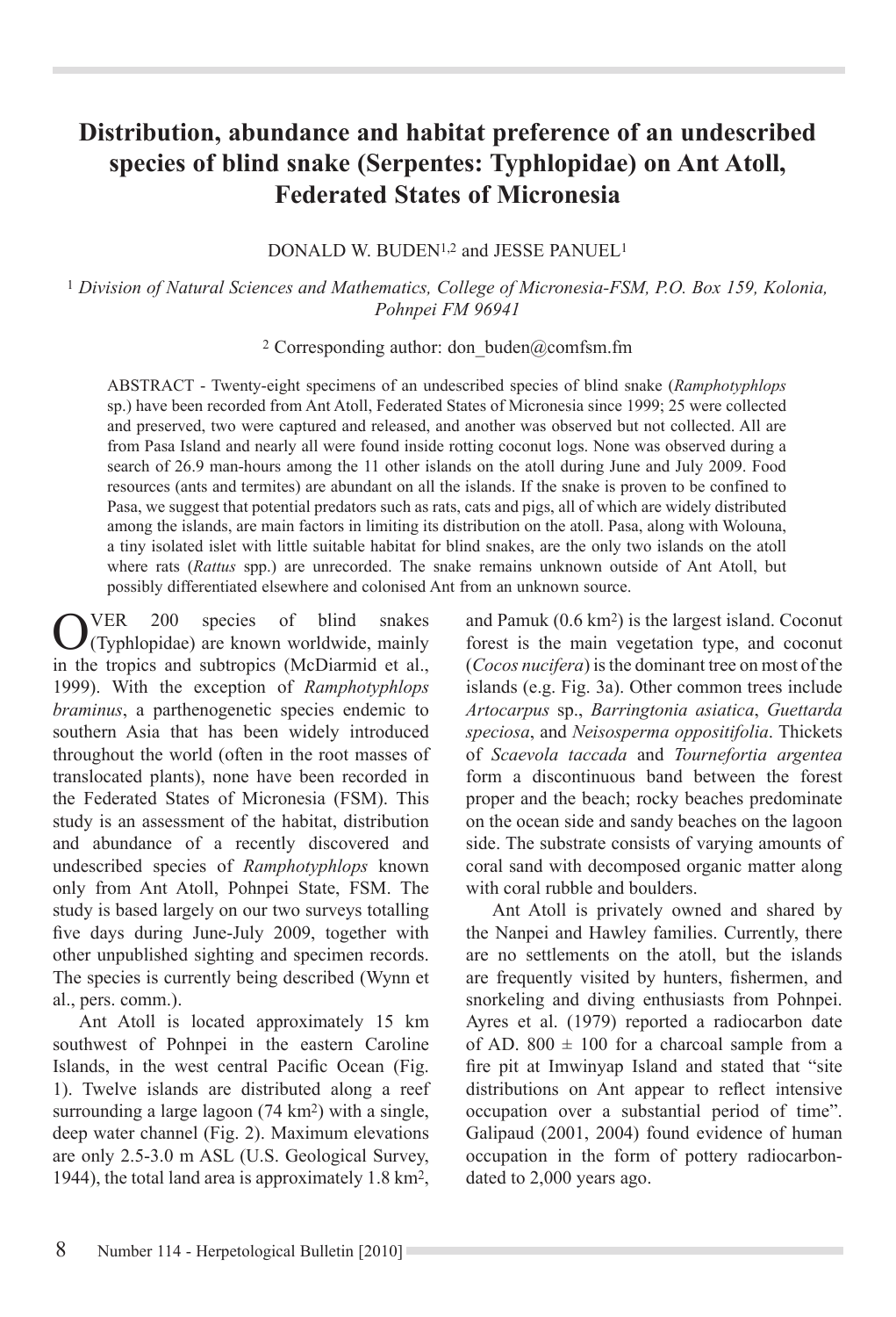



## **METHODS AND MATERIALS**

Searches were conducted on Pasa, Renipiua, and Shikaroi Islands on 5 and 6 June 2009 and on all twelve islands during 16-18 July 2009. We cut open rotten logs and termitaria, turned over large rocks and solid logs, and looked through piles of *Cocos* trash while walking unpredetermined routes along the long axes of the islands. All islands were surveyed from one end to the other with the exception of sampling being limited to three separate sites in the eastern, central and western parts of Nikalap Aru. Search effort was recorded in man-hours calculated as the sum of the search times (in minutes) contributed by each searcher and divided by 60. In June, we received assistance from several students. Two worked together in close proximity to each other during searches on Renipiua and Shikaroi and their times were treated as a single-person effort. Five people worked together loosely in two teams on Pasa during an 85 minute search and their times were treated as a two-person search effort. The July surveys were conducted solely by the authors, synchronously, but independently, and along parallel routes about 20-50 m apart, except on the smallest islands where such separation was not possible.

Place names are from Bryan (1971), a 1:15000 scale map of Ant Atoll produced by Pohnpei State Land Commission in 1985, and verbal contributions by Pohnpeian residents; alternative names for the islands and variations in spelling are numerous.



**Figure 2.** Map of Ant Atoll, showing location of islands.

Island areas are from Bryan (1971) and are based on measurements made prior to 1946 (see United States Commercial Company, Research Section, 1946). A small island (Wachikichiki, 0.77 ha) shown between Imwinyap and Panshanki in Bryan's map has apparently been merged with Imwinyap. We combined the two island areas, but did not add the small area contributed by the narrow filled-in channel between them.

#### **RESULTS AND DISCUSSION**

#### **Number of Specimens Recorded**

Eight specimens of the undescribed species of *Ramphotyphlops* were found on Ant Atoll during a search effort totaling 34.8 man-hours over a period of five days in June and July 2009. This included all 12 islands. This brings the total number of snakes recorded from Ant Atoll to 28, all of them from Pasa Island. The first was collected by a coconut crab hunter in 1999. Subsequently, a College of Micronesia Marine Field Studies field trip on 30 August 2008, organised specifically to search for the snakes, resulted in 16 additional specimens. Two others were captured, photographed, and released by Danko Taborosi and Maricruz Sanchez Collazo on 28 March 2009, and one other was observed in a termitarium during a search for coconut crabs in April or May 2007 (D. Manglay, pers. comm.).

## **Distribution and Ecology**

The evidence to date suggests that this species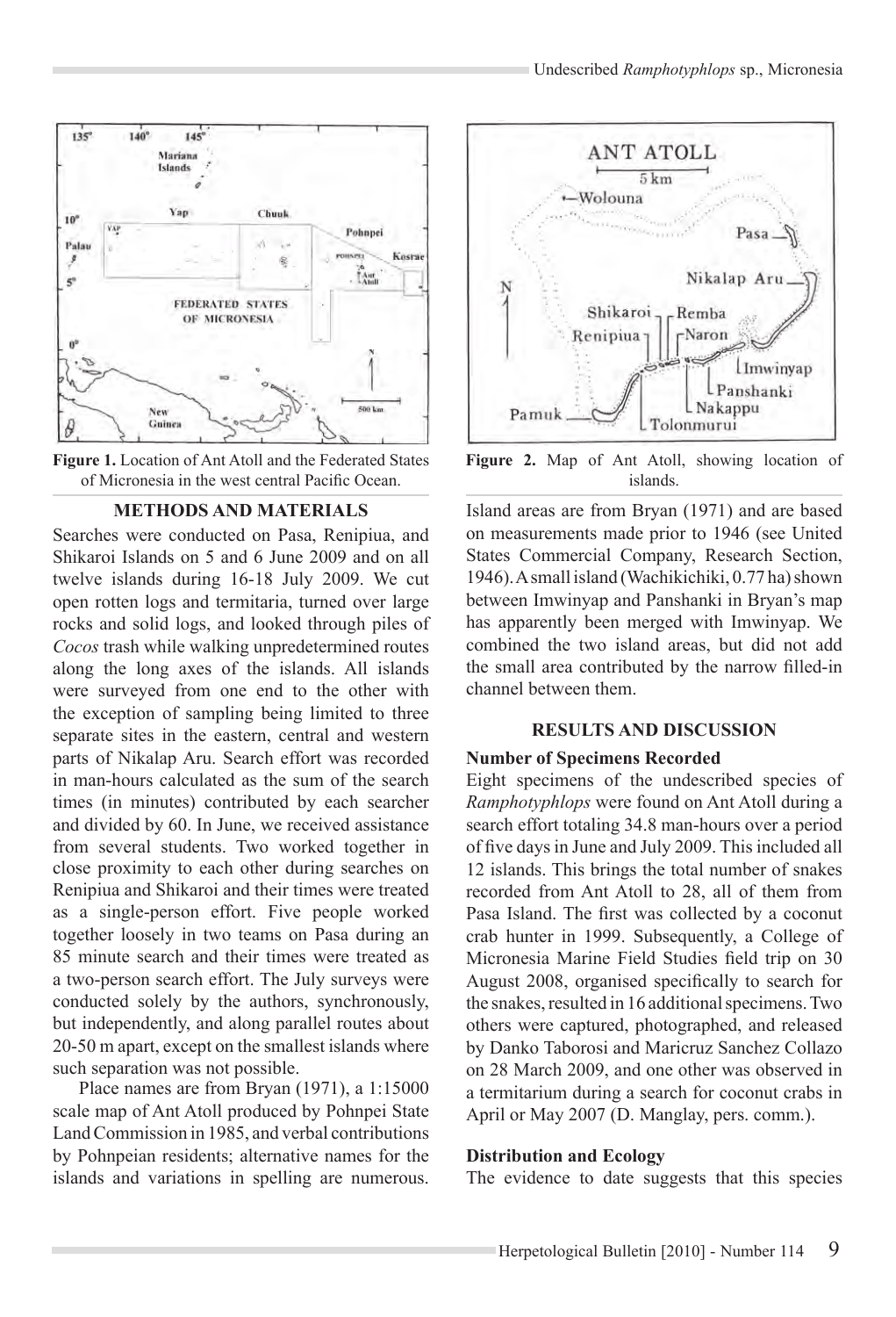

**Figure 3.** Habitat and habitus of *Ramphotyphlops* sp. on Ant Atoll. A, lagoonside view of Pasa Island [photo courtesy of Danko Taborosi and Maricruz Sanchez Collazo]; B, decayed coconut tree trunk, the preferred habitat of *Ramphotyphlops* sp.; C, living *Ramphotyphlops* sp.; D, preserved specimen of *Ramphotyphlops* sp. (left) and *R. braminus* (right) with U.S. 25-cent coin for size comparison.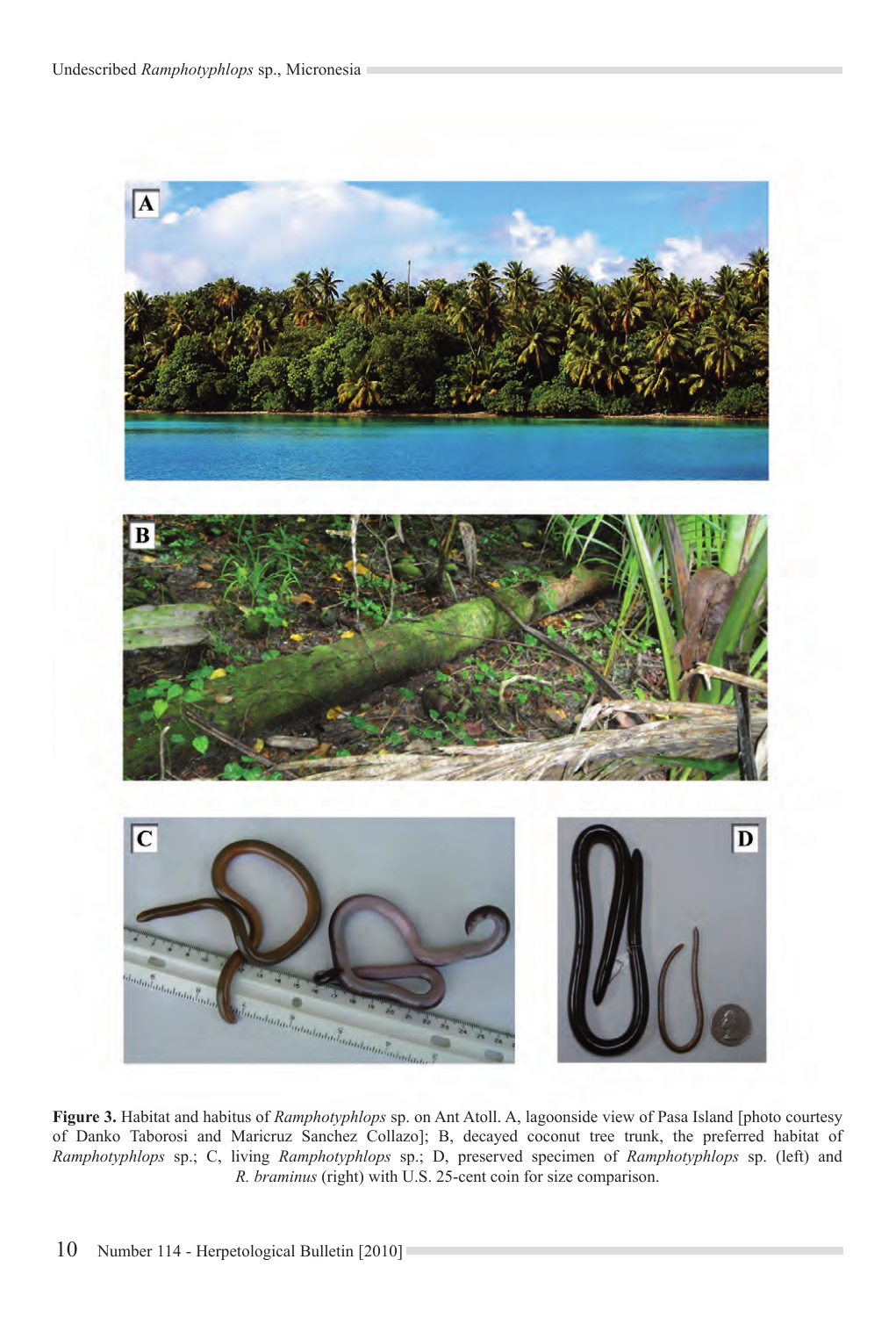is confined to Pasa Island, where our search represented only 22% of the time spent among the 12 islands during the June/July surveys but resulted in 100% of the sightings. All other known sightings of the snake are also from Pasa. However, additional surveys are needed, especially among the larger islands of Nikalap Aru, Imwinyap, and Pamuk, to be able to assess the distribution of *Ramphotyphlops* sp. on the atoll with greater confidence.

Little is known about the ecological requirements of this species that might contribute to its apparently very limited distribution, but lack of food resources is not likely among them. Typhlopid snakes are fossorial and feed almost exclusively on various stages in the life cycles of ants and termites (e.g. Cogger, 2005; Webb et al., 2006). Both ants and termites are abundant throughout the atoll. We encountered numerous termitaria on all the larger islands and observed ants and termites on all the islands. Clouse (2007) recorded 20 species of ants on Ant Atoll (21 if two species of *Tapinoma* are present) and 72 species on nearby Pohnpei Island.

If the blind snake is restricted to Pasa Island, we

suggest that a combination of factors that include lack of suitable habitat and presence of potential predators may account for its absence elsewhere on the atoll. With the exception of three or four specimens found under decaying plant debris, all snakes were found inside rotted logs, the interiors of which had decayed nearly to the consistency of soil (Fig. 3b). On some of the smaller islands (e.g. Nakkapu, Naron, Shikaroi, and Tolonmurui) we found no more than 1-4 logs to search, compared with 20-50 logs each on the larger islands such as Pasa, Nikalap Aru, Imwinyap, and Pamuk. Additionally, unlike Pasa, which has predominately sandy soil throughout, many of the islands have large areas of coral rock and rubble, which is less hospitable for burrowing snakes.

Pigs (*Sus scrofa*), cats (*Felis cattus*) and rats (*Rattus* cf*. tanezumi* and *R. exulans*) are among the potential predators of snakes on Ant Atoll (Table 1). Interestingly, Pasa and Wolouna are the only islands where rats are unrecorded. Wolouna is one of the smallest (1.8 ha) and the most isolated of the islands, and has few coconut trees; Marshall (1957) counted only four or five old trees in the

|               |               | <b>Search</b>   | <b>Snakes</b>                | <b>Potential Predators</b> |                          |                  |
|---------------|---------------|-----------------|------------------------------|----------------------------|--------------------------|------------------|
| <b>Island</b> | Area $(ha)^a$ | Effort $(hr)^b$ | Observed                     | Rats <sup>d</sup>          | Cats                     | Pigs             |
| Wolouna       | 1.81          | 0.31            | $\overline{\phantom{0}}$     |                            |                          |                  |
| Pasa          | 18.64         | 7.9             | 8                            |                            | Sa                       | <b>Se</b>        |
| Nikalap Aru   | 46.61         | 5.11            | $\qquad \qquad \blacksquare$ | $+/B/M$                    | $+/\mathrm{M}$           | $+/\mathrm{M/B}$ |
| Imwinyap      | 24.08         | 2.46            | $\qquad \qquad \blacksquare$ | B/A                        | $^{+}$                   | $+$              |
| Panshanki     | 15.53         | 2.48            | -                            | B                          | $+e$                     | $+$              |
| Nakkapu       | 4.14          | 0.28            | $\qquad \qquad \blacksquare$ | B                          | $\overline{\phantom{0}}$ | $^{+}$           |
| Naron         | 6.21          | 0.86            | -                            | B                          | -                        | $+$              |
| Remba         | 1.03          | 0.21            | $\overline{\phantom{0}}$     | B                          | $\overline{\phantom{0}}$ | $+$              |
| Shikaroi      | 0.77          | 1.18            | $\overline{\phantom{0}}$     | B                          | $\overline{\phantom{0}}$ | $+$              |
| Renipiua      | 4.92          | 3.35            | $\overline{\phantom{0}}$     | B                          | $\overline{\phantom{0}}$ | $+$              |
| Tolonmurui    | 1.29          | 0.26            | $\qquad \qquad \blacksquare$ | $+$ /B                     | -                        | ٠                |
| Pamuk         | 60.86         | 10.43           | $\qquad \qquad \blacksquare$ | $+$ / $B$                  | $+/M$                    | $+/M$            |

a. From Bryan (1971); see methods for additional information.

b. Calculated as the sum of the search times (in minutes) contributed by each searcher divided by 60.

c. Sources of records:  $+$  = this study, A = Ayres et al. (1979) [bones found at archeological sites], B = Buden 1996,  $M =$  Marshall (1957), Sa = S. Santos (in Buden 1996), Se = Harvey Segal (in Buden 1996) [animals were reported present at least into the 1980s].

d. Records pertain to *Rattus tanezumi*, or *R. exulans*, or both.

e. Tracks observed on the beach.

**Table 1.** Results of searches for *Ramphotyphlops* sp. on the 12 islands of Ant Atoll during June and July 2009, with records of potential predators.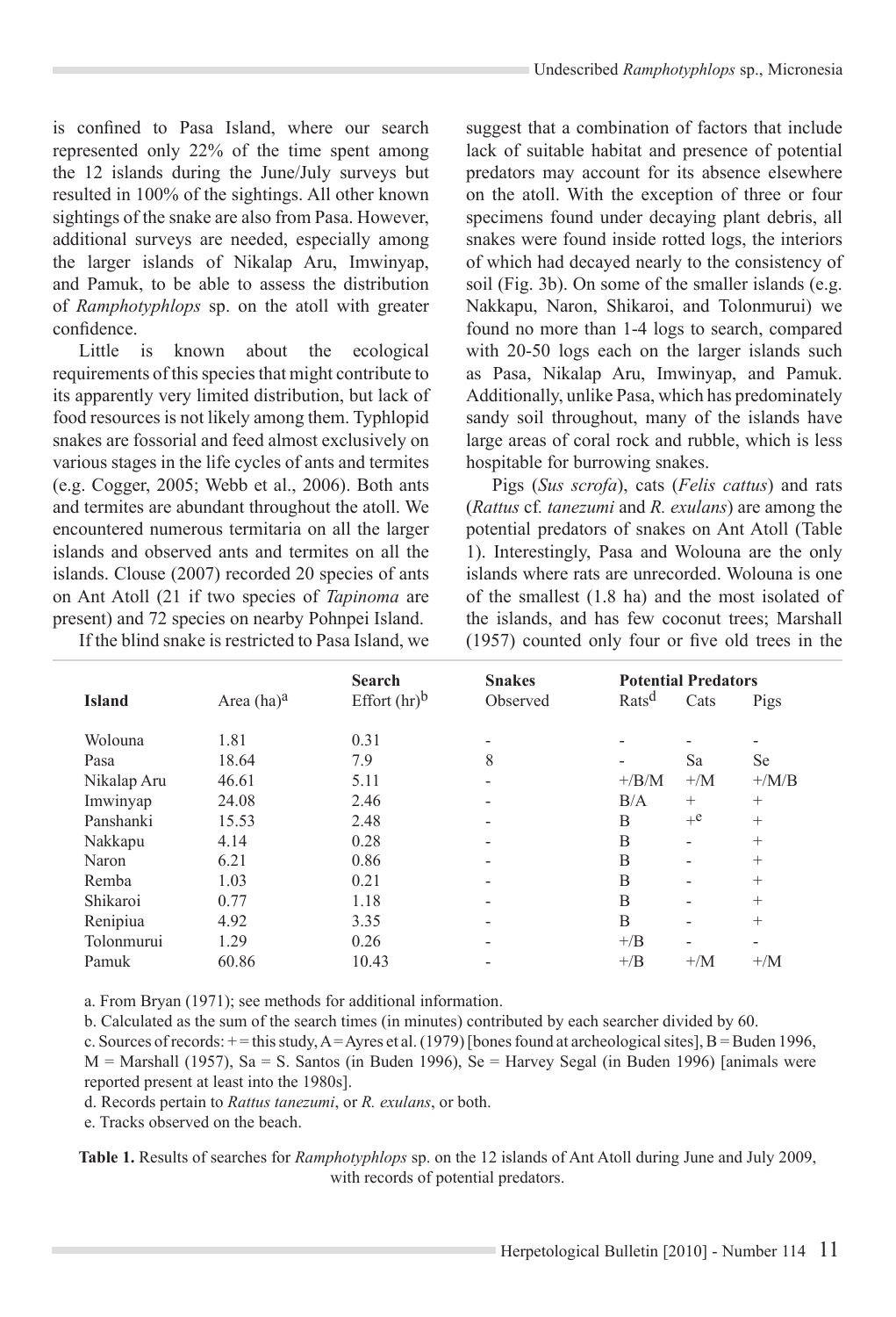centre of the island. Dominant trees on Wolouna include *Pisonia grandis*, *Terminalia samoensis*, and *Tournefortia argentea*. During our visit, however, many appeared to be dead possibly from storm damage, and the large number of nesting and roosting seabirds usually present on the island were lacking. The soil is a combination of coral rock, rubble and sand, and it potentially has a large nitrogen component from accumulated guano.

Nikalap Aru would appear to be the most likely island on the atoll to share a population of blind snakes with Pasa. It is one of the largest islands on the atoll, the one nearest to Pasa, and it has extensive areas of sandy soil and large numbers of coconut trees. Also, Nikalap Aru and Pasa are the only two islands located on the eastern side of the deep water passage into the lagoon. However, Nikalap Aru has a large number of potential predators. Rats are especially common throughout the island and feral pigs have uprooted vegetation in many areas, leaving behind overturned rocks and turned over soil. Marshall (1957) recorded rats along with domestic cats, dogs, pigs and chickens on Nikalap Aru during his visit in December 1955, when there was a small village that no longer exists.

## **Behaviour**

The behaviour and activity patterns of *Ramphotyphlops* sp. are unknown, although it tends to occur in small aggregations. Most of our specimens were collected in small groups of 2-4, and with a maximum of eight occurring in a single log. Greene (1997) remarked that large colonies of *Ramphotyphlops braminus* sometimes live in rotting wood, and Ehmann & Bamford (1993) gave examples of aggregation behaviour in two other species of Australian typhlopids, which they believe as being related to mating activity.

# **Colonisation and Possible Modes of Dispersal**

The origin of *Ramphotyphlops* sp. on Ant Atoll is uncertain, but given the young ages of Pacific atolls it is more likely a relatively recent colonist as opposed to an ancient autochthon. During the last glacial maximum, ca 20 ka, when sea level was estimated at about 120 m below present level (e.g. Peltier, 2002), Pacific atolls were broad, steepsided subaerial limestone plateaus (Dickinson, 2004, 2009). Post-glacial eustatic rise in sea level drowned the platforms by 8-9 ka (Dickinson, in litt.) and reached a highstand 1.6-2.6 m above present level about 4,000 years ago (Dickinson, 2003, 2004, 2009). Transient sand cays may have existed at different times and at different locations throughout the Holocene (Dickinson, 2004, 2009), but it is unlikely that sufficient (if any) habitat would have been available to sustain a population of fossorial snakes during this time of extensive flooding. Ray and Connell (1991) reported that radiocarbon dates of material from supratidal parts of atolls are mostly less than 4,000 years, and Richmond (1993) similarly reported that atoll islands were less than 4,000 years old. Furthermore, Dickinson (2004, 2009) remarked that present day atoll configurations of stable, "pinned" islands have an even more recent timeline of about 1-2 ka, dating from when ambient high tide fell below mid-Holocene low tide level and the emergent palaeoreefs formed a protective barrier forestalling erosion.

Although it is known only from Ant Atoll, *Ramphotyphlops* sp. was possibly more widespread in the past and may have since been extirpated throughout most of its range, leaving a relict population on Ant. Small peripheral or satellite islands may be refugia for species extirpated on the mainland or on adjacent large islands (Perry et al., 1998). Alternatively, *Ramphotyphlops* sp. may still be extant elsewhere, either broadly distributed or in a few disjunct populations, but undiscovered owing to rarity, remote locations, lack of concerted search, or combinations thereof. On geographic grounds, Pohnpei, the nearest high island would be a likely source for the Ant Atoll population. With the exception of *Ramphotyphlops* sp., the terrestrial vertebrate fauna of Ant Atoll is a subset of more broadly distributed species, all of which occur on Pohnpei (Buden, 1996). However, this snake is unknown from Pohnpei, and, given the amount of excavation on the island (farming and construction), its presence is unlikely to have gone unnoticed. The possibility of its presence in the more distant past should not be completely discounted. Whether it arrived by natural dispersal (e.g. drift logs), or by human assistance is also a matter of conjecture. Possibly it was transported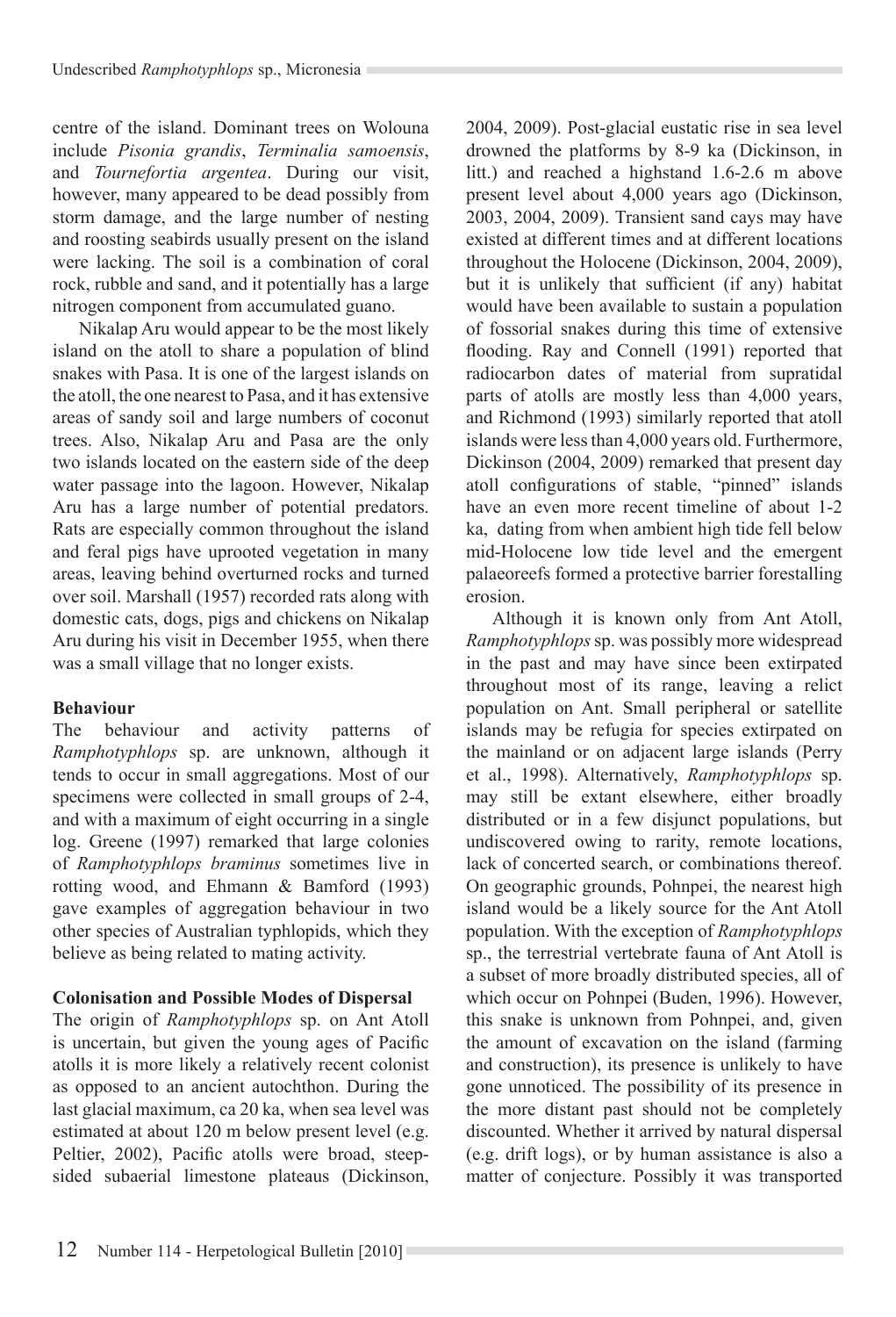to Ant by early aboriginal colonists from more distant areas via Pohnpei or other islands, or by more recent visitors including those in the wake of European exploration. Pregill (1998) recorded fossils of *R. braminus* in probable pre-cultural strata in the Northern Marianas thus suggesting it is indigenous, though Pregill and Steadman (2009) pointed out that chronology could be skewed if these burrowing snakes penetrate older strata. DNA studies on Pacific populations of *Ramphotyphlops* spp. in progress will likely shed light on the phylogeography of the Ant Atoll population as well as on other disparate populations of typhlopids in the Pacific (Fisher, pers. comm.).

## **ACKNOWLEDGEMENTS**

We thank Brian Lynch for organizing the visits to Ant Atoll and assisting in searches, and Joseph Saimon for producing the composite of Figure 3. We also thank College of Micronesia students Jeremiah Talimeche, Herbert Timothy, Rensile Poll, James Jesse and Jamel James for their help with the searches conducted in June 2009. We thank COM maintenance staff, Lihno Panuelo and Thomas Gonzaka, for attending to the logistics of food preparation and transportation. Robert N. Fisher and William R. Dickinson provided helpful comments on an earlier draft of the manuscript. Funding for this project was made available by a grant through the Pacific Islands Educational Partnership Consortium Program.

## **REFERENCES**

- Ayres, W.S., Haun, A.E. & Severance, C.S. (1979). Settlement and subsistence of Ponape. Interim Report 78-2, Ponape Archeological Survey (Final Report CT 810107). Submitted to Historic Preservation Committee, Ponape District and The Trust Territory of the Pacific Islands Historic Preservation Program, Saipan.
- Bryan, E.H., Jr. (1971). Guide to place names in the Trust Territory of the Pacific Islands. Pacific Science Information Center, B.P. Bishop Museum. Honolulu. Unpaged.
- Buden, D.W. (1996). Reptiles, birds, and mammals of Ant Atoll, Eastern Caroline Islands. *Micronesica* **29**, 21-36.

Cogger, H. (2005). Background information on

Lister's Gecko *Lepidodactylus listeri* and the Christmas Island blind snake *Typhlops exocoeti*. Dept.artment of the Environment and Heritage, Canberra.

- Dickinson, W.R. (2003). Impact of mid-Holocene hydro-isostatic highstand in regional sea level on habitability of islands in Pacific Oceania. *J. Coastal Res.* **19**, 489-502.
- Dickinson, W.R. (2004). Impacts of eustasy and hydro-isostasy on the evolution and landforms of Pacific atolls. *Palaeogeog., Palaeoclimatology, Palaeoecol.* **213**, 251-269.
- Dickinson, W.R. (2009). Pacific atoll living: how long already and until when? *GSA Today* **19**, 4-10.
- Ehmann, H. & Bamford, M.J. (1993). Family Typhlopidae. In: Fauna of Australia Volume 2A Amphibia and Reptilia. C.G. Glasby, G.J.B. Ross & P.L. Beesley (Eds.). PDF file 32 Australian Government, Department of the Environment, Water, Heritage and the Arts. Canberra. Available online at http://www.environment.gov.au/biodiversity/ abrs/publications/fauna-of-australia/fauna-2a. html.
- Galipaud, J.-C. (2001). Le peuplement initial de Pohnpei. *J. Soc. Océanistes* **112**, 49-60.
- Galipaud, J.-C. (2004). Antiquity of settlement in the central Carolines. New data from Pohnpei. In: *Micronesia visiones desde Europa.* B. Moral (coordinator). Pp. 43-54. Madrid: Asociación Española de Estudios del Pacifico.
- Greene, H.W. (1997). *Snakes: The Evolution of Mystery in Nature*. Berkeley: Univ. California Press.
- Marshall, J.T., Jr. (1957). Atolls visited during the first year of the Pacific Islands Rat Ecology Project. *Atoll Res. Bull.* **56**, 1-11.
- McDiarmid, R.W., Campbell, J.A. & Touré, T.A. (1999). *Snake Species of the World: A Taxonomic and Geographic Reference, Vol. 1.* Washington, DC: Herpetologists League.
- Peltier, W.R. (2002). On eustatic sea level history: Last glacial maximum to Holocene. *Quatern. Sci. Rev.* **21**, 377-396.
- Perry, G., Rodda, G.H., Fritts, T.H. & Sharp, T.R. (1998). The lizard fauna of Guam's fringing islets: island biogeography, phylogenetic history,